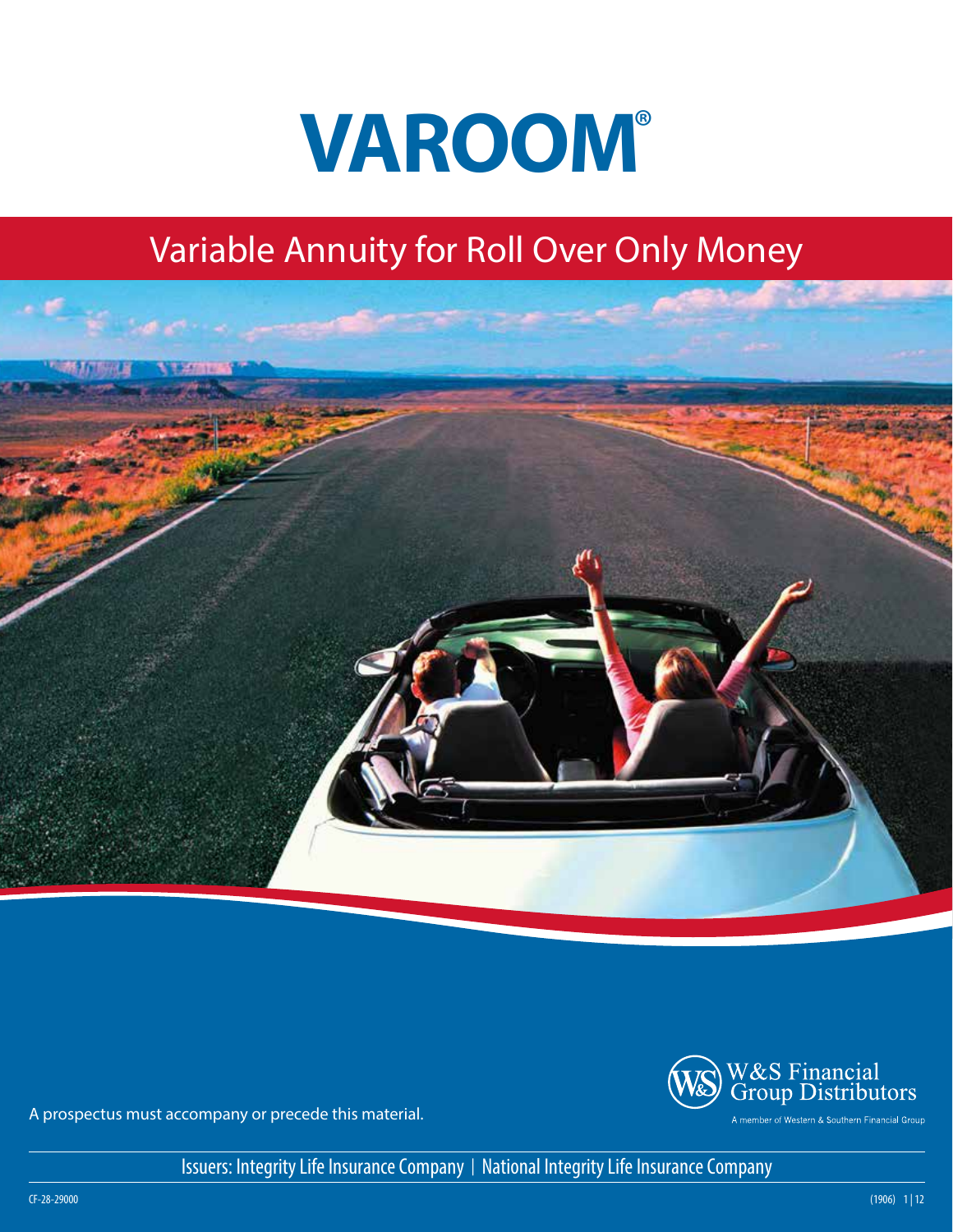*Going through a job change? Going into retirement? If so, where will your retirement money go? Consider a new vehicle called VAROOM.*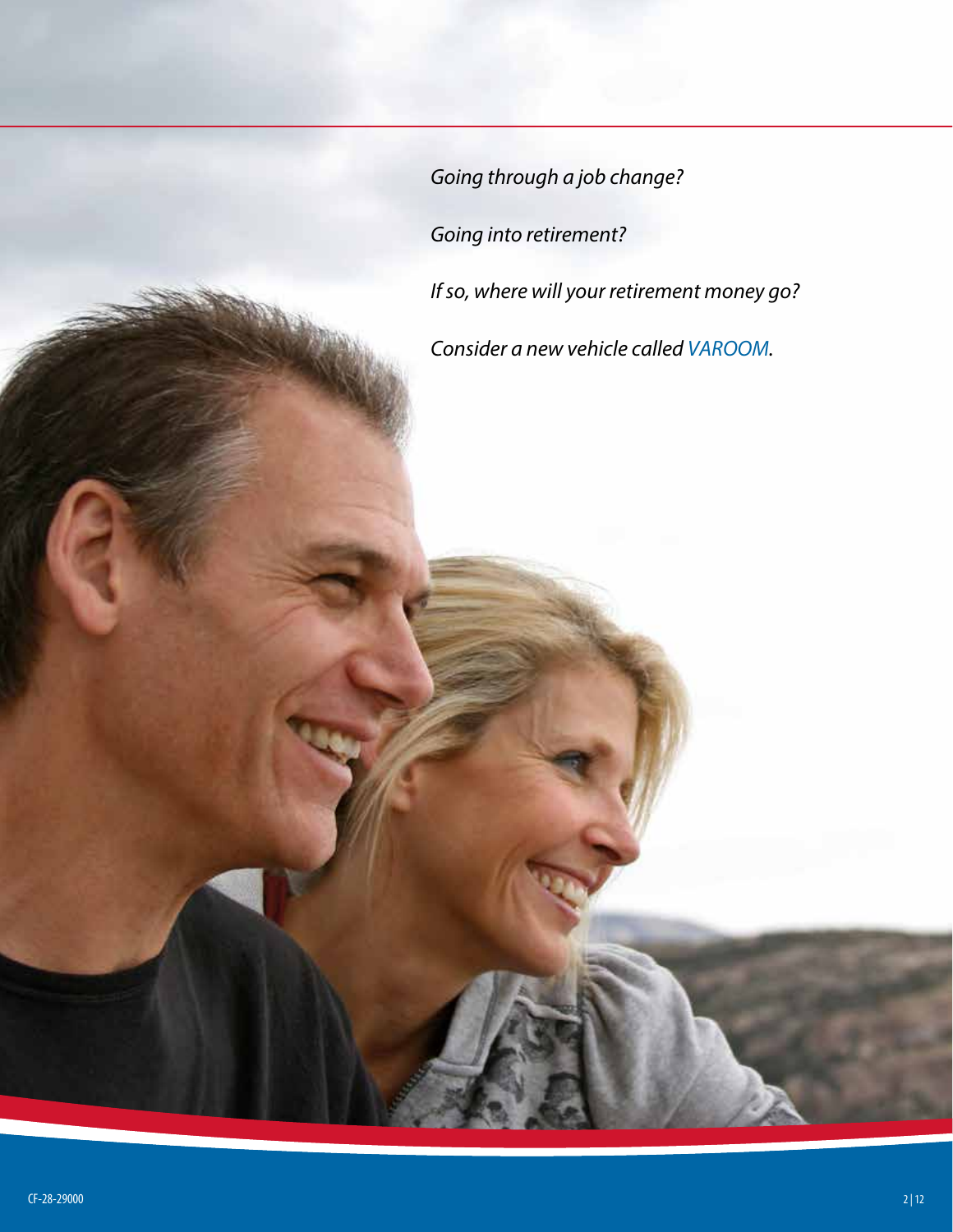# Are You Ready to VAROOM?

What comes to mind when you hear VAROOM? Freedom? Power? Going forward with confidence?

How about a variable annuity.

#### A What?

That's right. A retirement income product like none you've seen before. VAROOM — like its name — is something different. VAROOM stands for Variable Annuity for Roll Over Only Money. It's what's new in retirement income planning. VAROOM is issued by **Integrity Life Insurance Company** or **National Integrity Life Insurance Company**, and distributed by Touchstone Securities, Inc.

#### Rollover Money? What's That?

Rollover money is the money you've built in 401(k), 403(b) and similar plans, and IRAs too. And, if you're like most of us, you've changed jobs over your career. As a result, you may still have several plans with former employers. The same goes for multiple IRAs too. Just sitting there.

#### Why Does It Matter?

Consider having your retirement plans consolidated in one convenient location. One you may control. Powerful.

And VAROOM is innovative. For investment options, it has subaccounts that invest in exchange-traded funds — ETFs — from two big names in ETFs, iShares® and Vanguard. Why are ETFs important? Because cost is important when investing. And diversification is too, although it does not guarantee return or protect against loss.

More reasons to consider VAROOM when making long-term plans:

- It preserves tax advantages ones you're accustomed to in your 401(k), 403(b) and other qualified plans, as well as in your IRAs.
- It offers retirement income stream options with lifetime guarantees.
- It provides a death benefit for your loved ones.

This groundbreaking retirement alternative may help get you where you want to go.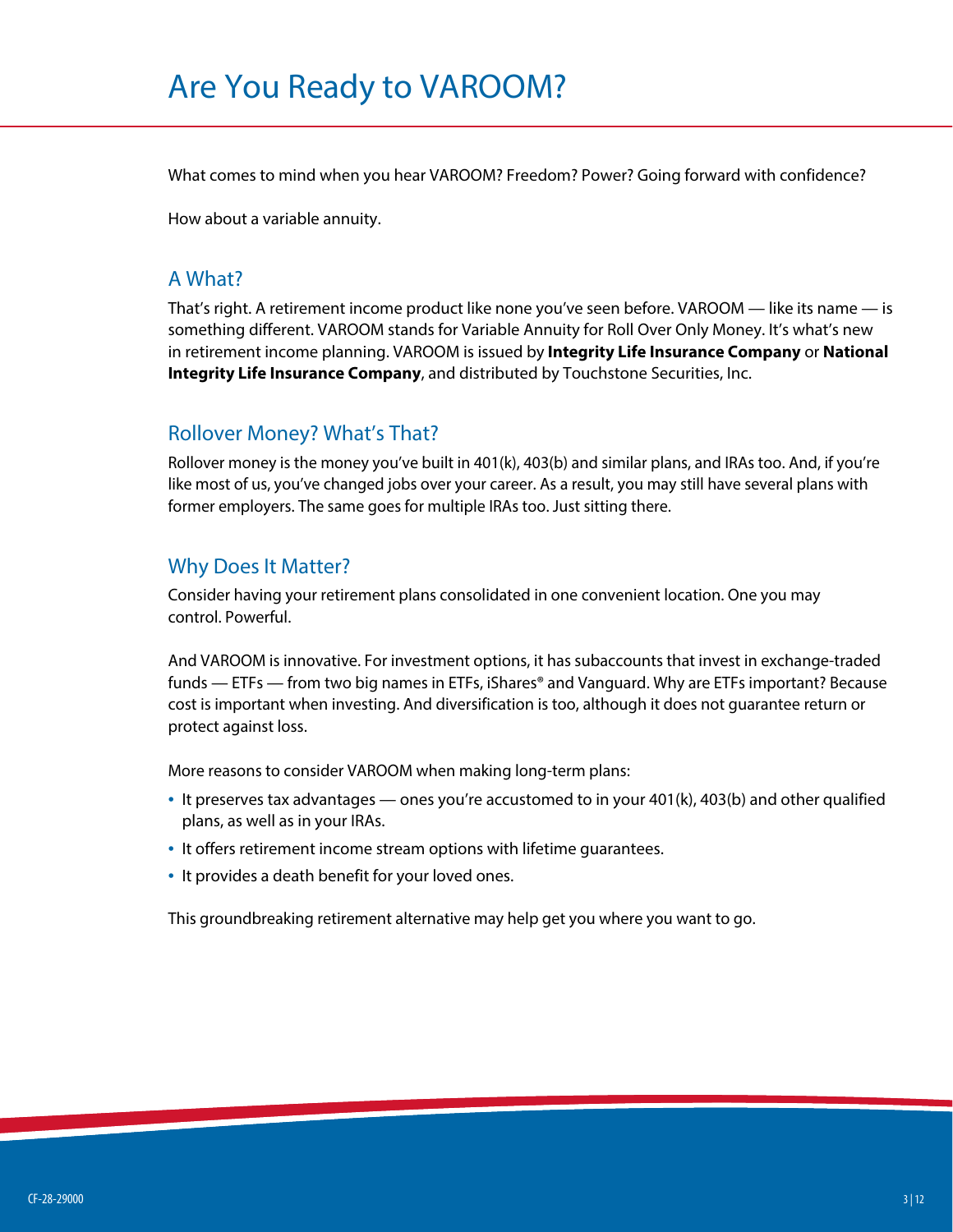# Cost-Effective ETFs Drive This Vehicle

Think about driving during rush hour. Some drivers jump from lane to lane trying to beat the traffic, only to discover that sometimes they choose a faster lane and other times a slower one. Other drivers simply go with the flow, sticking with one lane and spending less effort in the process. Traffic is what it is. All lanes go the same direction. Continually changing lanes can be tricky.

Well, an index-tracking ETF holds its lane. Considering the historic long-term direction of markets in general, an index ETF doesn't try to "beat" the market, it simply tries to "be" the market. ETFs combine features of mutual funds and stocks. Like index mutual funds, ETFs represent diversified portfolios of securities that track specific indexes. Like stocks, they are bought and sold on an exchange. ETF benefits can include portfolio diversification, cost clarity and holdings transparency.

And what about operating costs — fuel efficiency, maintenance, insurance — when you own a car? Relative cost is also a consideration when investing. Research and trading carry expenses, so actively managed funds tend to cost more to run than passively managed ETFs that track an index. Expenses reduce returns. That's why all the ETFs offered through VAROOM subaccounts track market indices. Management fees for the subaccounts range from 0.04% to 0.49%.

# iShares and Vanguard Know the ETF Road

**iShares.** As the world's leading ETF-solutions provider, iShares offers ETFs across equities, fixed income and alternative asset classes. iShares is a line of business of BlackRock, one of the world's preeminent asset management firms.

**Vanguard.** Vanguard provides an extensive array of investment products, including a full range of low-cost ETFs. Vanguard is one of the largest investment management companies in the world.





#### *Built for a Retirement Journey*

A variable annuity can be an excellent option, where an insurance company accepts premiums and guarantees future income. Premiums are allocated among underlying investment options and returns are tied to the performance of those options. There are separate account charges and additional charges for optional benefits. Withdrawals may be subject to charges, and may reduce contract benefits and values. See the product and fund prospectuses for full details.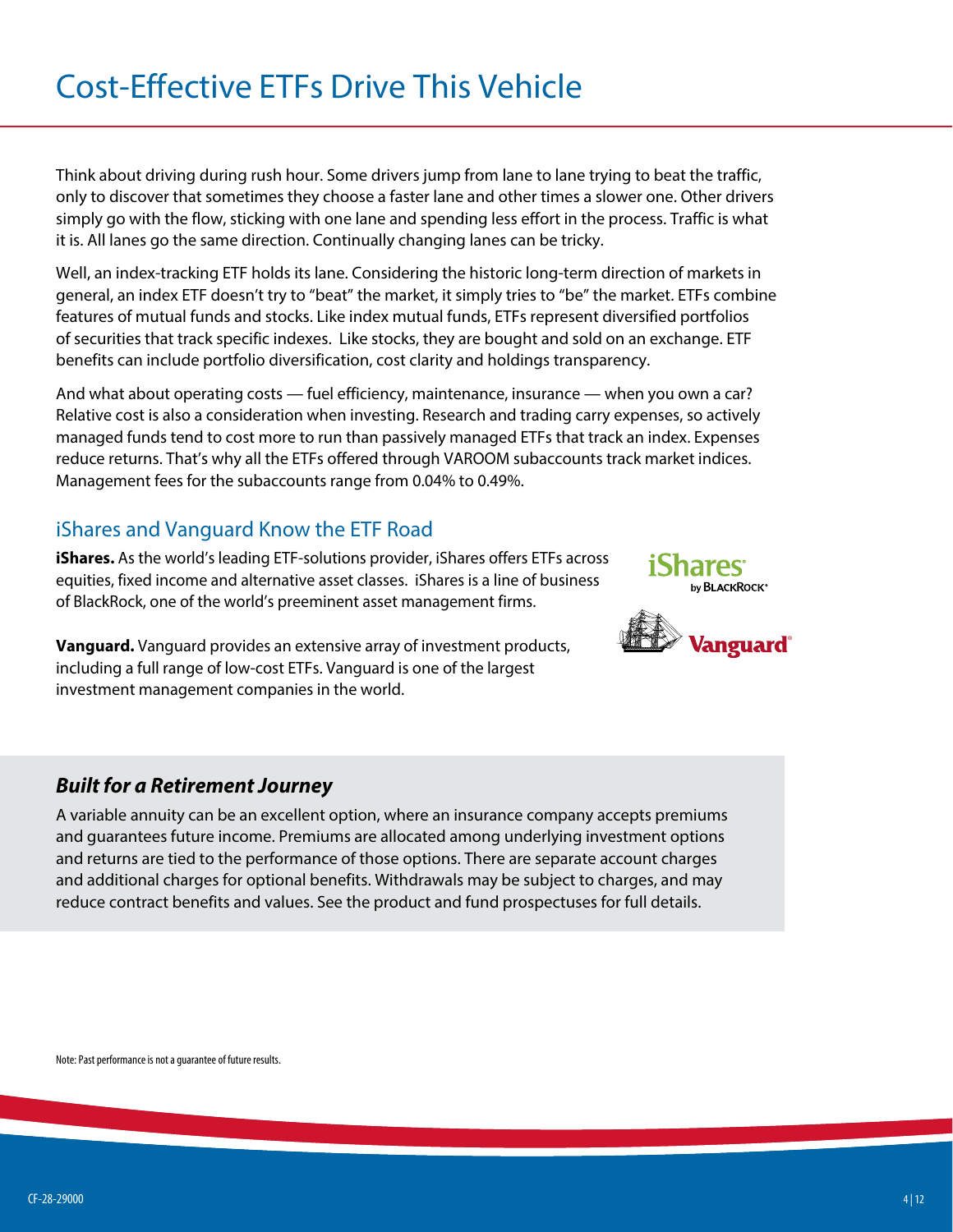

# *Designed for money in motion*

GO TIME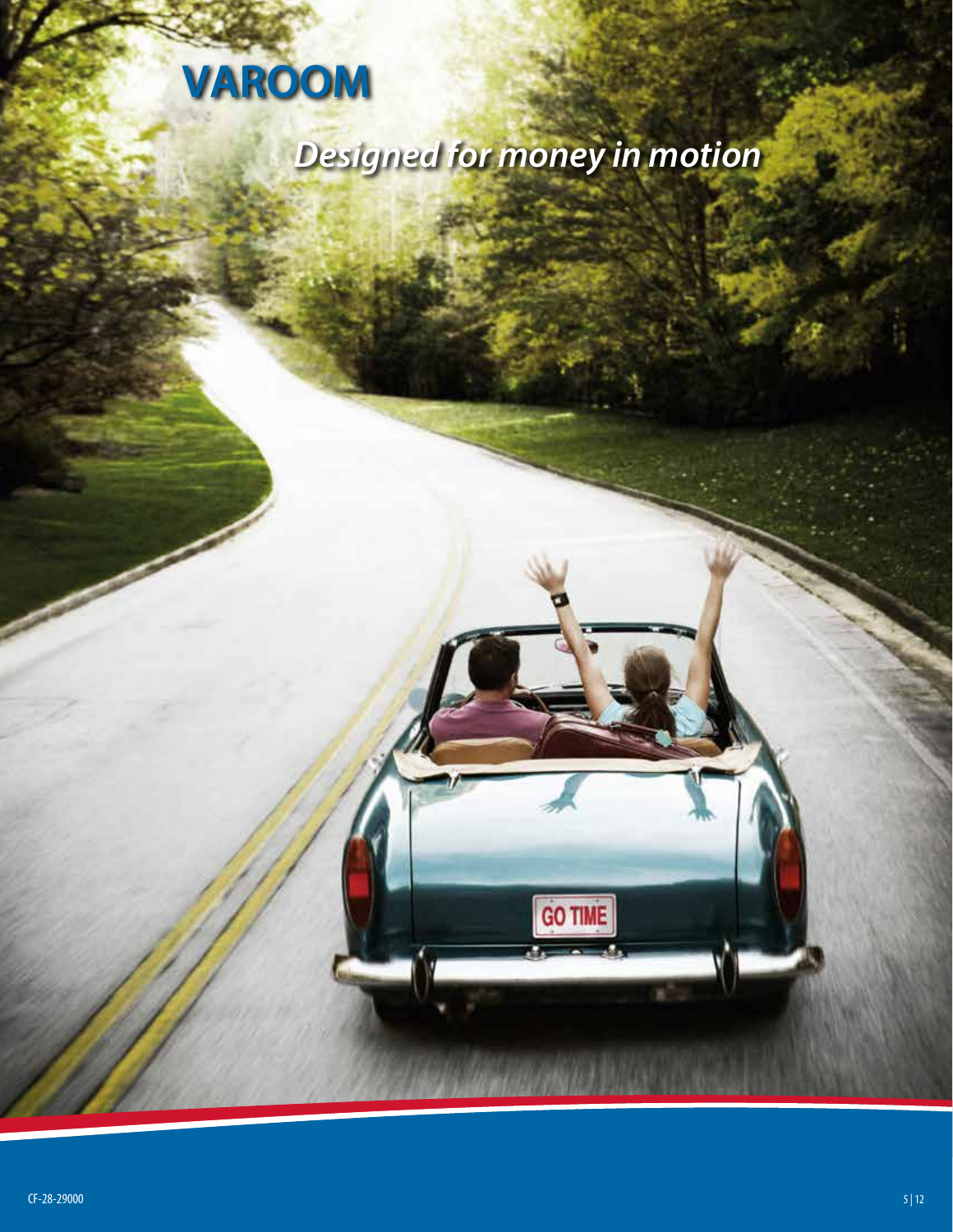# A Crossroads

### Where to?

Deciding what to do with the money you worked hard to save for retirement requires careful thought. Here's what you need to know. VAROOM (Variable Annuity for Roll Over Only Money) is, as its name suggests, designed for money in motion. Retirement savers with qualified retirement plans, such as 401(k)s and 403(b)s and IRAs, may want to consider VAROOM for a unique combination of investment options and income benefits for rollovers from those plans.

VAROOM is a flexible premium deferred variable annuity. Exclusively for tax-qualified rollovers, it is issued as a traditional IRA, a Roth IRA or a SEP IRA. Tax advantages come solely through your contract's qualification as an IRA, meaning there is no added tax benefit or deferral from VAROOM. Consider rolling money into VAROOM to maintain the tax-favored status of investments — an important benefit for securing retirement savings progress.

## Rolling Into VAROOM

Requirements for investing in VAROOM include:

- Initial premium: Minimum \$25,000 (you can consolidate multiple premiums)
- Additional premiums: Minimum \$1,000
- Total premium: Maximum \$1,000,000 (more requires prior company approval)
- Maximum age: 80 (the owner's age for contract issue and additional premiums)

Before making rollover decisions, carefully consider all available retirement plan options. Factors to consider include, but are not limited to, account fees and expenses, service levels and withdrawal penalties, as well as the limitation of one IRA rollover per year. Consult a tax or legal advisor as tax consequences vary depending on state law and your individual situation.

### Bringing It Together

Consolidating money from IRAs and retirement plans in one place makes tracking them simpler and easier. VAROOM can help you do that.

### Separate Account Charges

An annual charge of 1.90% applies to VAROOM subaccount assets (0.75% M&E; 0.35% administration, 0.80% distribution).

The Mortality & Expense Risk charge (M&E) pays the insurance company for assuming mortality risk and expense risk under the contract. The administration charge reimburses us for administrative expenses such as issuing contracts, customer order processing and record maintenance, providing reports, investment costs, providing accounting and valuation services and more. The distribution charge reimburses the insurance company for costs of distribution of VAROOM, including commissions paid to our distributors. We expect to make a profit from the separate account charges. See prospectus for further details on the separate account charges.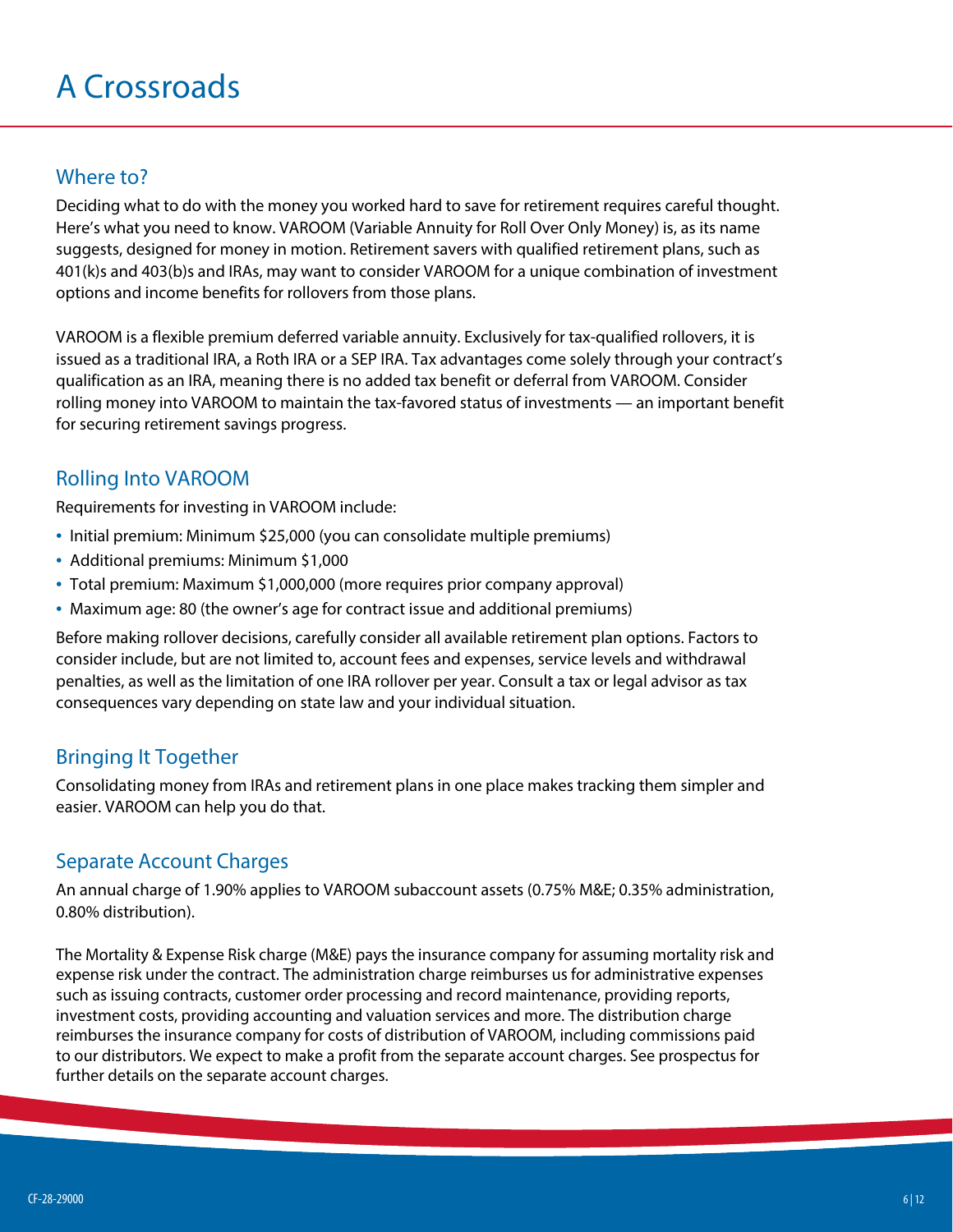#### Access Before Retirement

Maintain flexible access to account value. Up to 10% of the account value (noncumulative and less any required minimum distributions) may be withdrawn each contract year without a withdrawal charge. If funds are withdrawn before age 59½, a 10% federal tax penalty on the withdrawal and additional income taxes may apply.

# Declining Withdrawal Charge

Withdrawals first come from premiums (oldest to newest), then earnings. The premium-based charge applies to amounts in excess of the annual free withdrawal provision and to the entire premium if the contract is surrendered. The charge decreases as follows:

| <b>Premium Year</b>      |    |    |    |    |    | Thereafter |
|--------------------------|----|----|----|----|----|------------|
| <b>Withdrawal Charge</b> | 7% | 7% | 6% | 5% | 4% | 0%         |

## Withdrawal Charges May Not Apply

Providing for retirement is a reason to consider VAROOM. And in fact, withdrawals from traditional IRAs and SEP IRAs must be taken by age 70½, according to the tax code. No problem. VAROOM allows free withdrawals of the contract's required minimum distribution (RMD) amount once each contract year, even if it exceeds the 10% free withdrawal provision.

In addition, there are no withdrawal charges:

- If at least one year after the contract date, the full account value is used to purchase an immediate annuity from Integrity or National Integrity with either a life contingency or at least 10 years of payments
- For withdrawals of the lifetime payout amount provided under the optional Guaranteed Lifetime Withdrawal Benefit
- When a death benefit is paid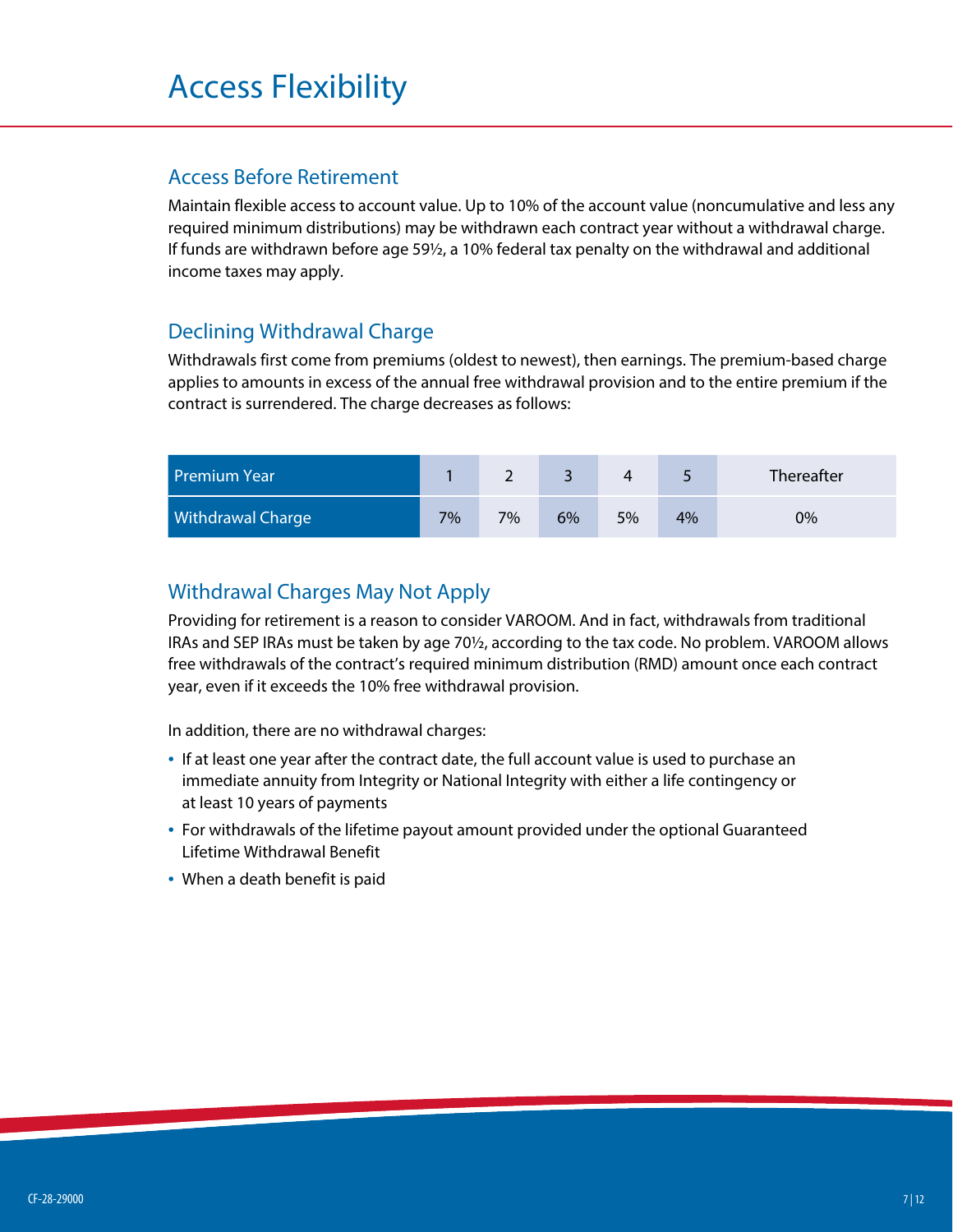# Investment Flexibility

#### Diverse Subaccount Options

Cost-effectiveness and diversification position ETFs as a prudent approach to investing. Because the ETFs offered through the subaccounts in VAROOM track indices passively rather than seeking to outperform them, they generally have lower fees and expenses than actively managed mutual funds.

Consider allocating among a spectrum of asset classes. Each ETF subaccount tracks a particular slice of the market, giving you the power to diversify with ease and lower costs. A Money Market subaccount is available also. Subaccount options invest in ETFs from **iShares** and **Vanguard**. ETFs similar to those offered as underlying investment options in VAROOM are available for direct purchase without the additional fees and benefits of VAROOM.

## Systematic Transfer Option (STO)

When you have a significant sum to invest, do you prefer to invest over time? That way, given there's no knowing where the markets are headed, your money buys more shares if markets go down and fewer shares if markets go up.

If investing over time appeals to you, here's how it works. Integrity and National Integrity offer STO periods of either six or 12 months. Choose the one you prefer and receive a guaranteed fixed interest rate while your money is in the STO. Your money then is automatically transferred from the STO to the subaccounts you select. Transfers, in equal installments of \$1,000 or more, are monthly from the six-month STO and monthly or quarterly (your choice) from the 12-month STO. The STO is available for new premium only. You can invest in only one STO at one time.

Integrity and National Integrity guarantee a minimum STO interest rate as defined in your contract.

#### Allocation

You may change your investment allocation instructions as often as every 60 days.

#### Periodic Asset Rebalancing Availability

When you buy new tires, the shop makes certain they are balanced. Proper balance is key for ride quality and wear life. Still, over time, road conditions cause tires to gradually go out of balance. Periodic rebalancing returns them to their original setup. Ask your financial professional for more information. Remember, rebalancing does not guarantee return or protect against loss.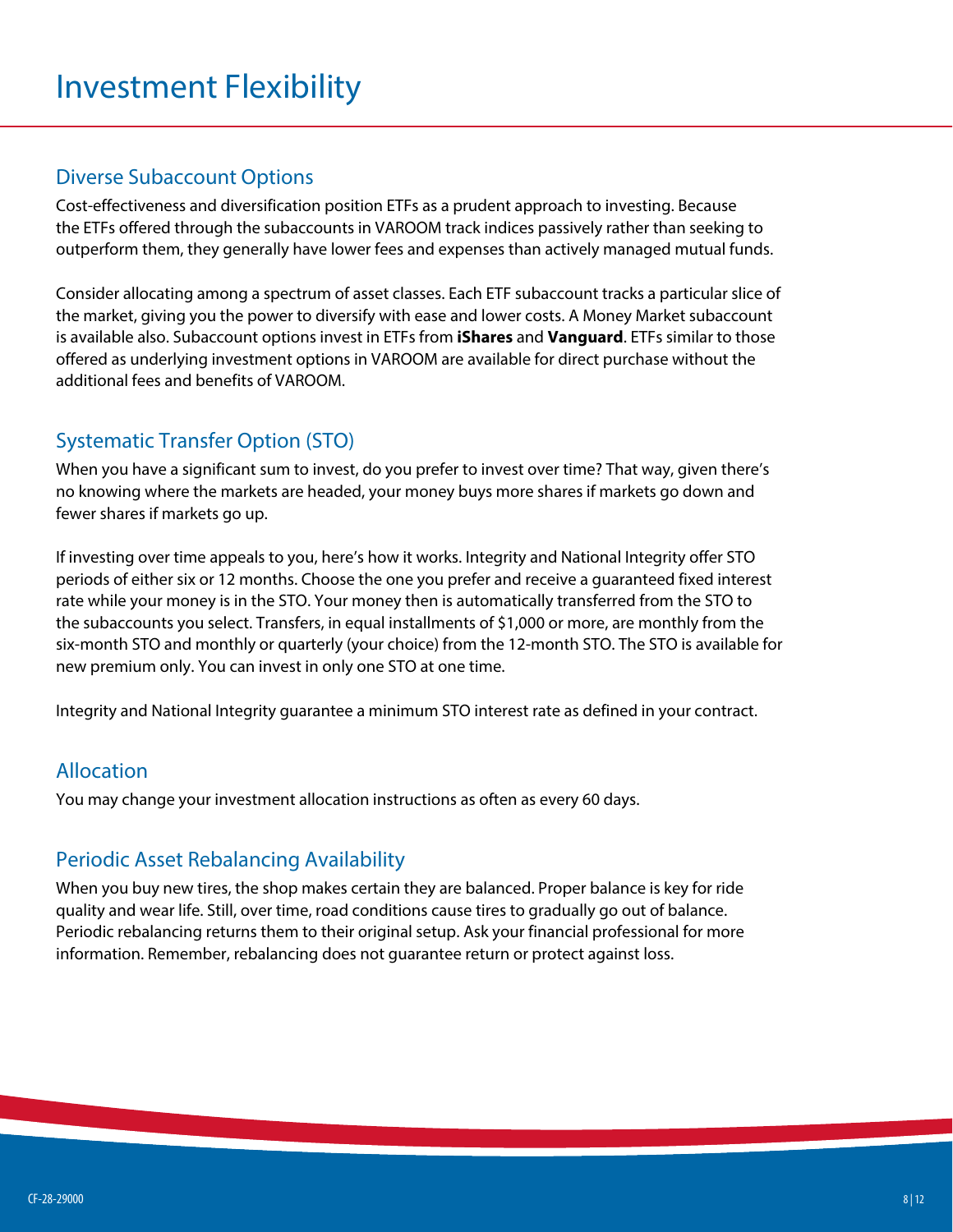# Future Security

#### Protection for Loved Ones

As you pursue market opportunities, the VAROOM death benefit guarantees that your named beneficiary will receive the greater of your premiums less a proportional adjustment for withdrawals or your current account value. If the contract is properly structured, death benefit proceeds go directly to your beneficiaries without the delay, expense and publicity of probate.

#### Access at Retirement

A comfortable retirement is the desired destination. Anytime after your first contract year, you may take your VAROOM account value as either a lump-sum payout or a series of payouts. The account value must be taken by the owner's 100th birthday. Annuity payout options currently include:

- Single or joint life income
- Single or joint life income with a certain period; available periods of 8-30 years
- Single or joint life income with installment refund
- Specified term only

Death benefit and annuity payout guarantees are backed by the claims-paying ability of the issuing company. Consider the importance of high ratings for financial strength, stability and operating performance from independent insurance rating agencies as you act to secure your future.

*Looking for an alternative to annuity payouts down the road? Turn the page and check out another option for your journey.*

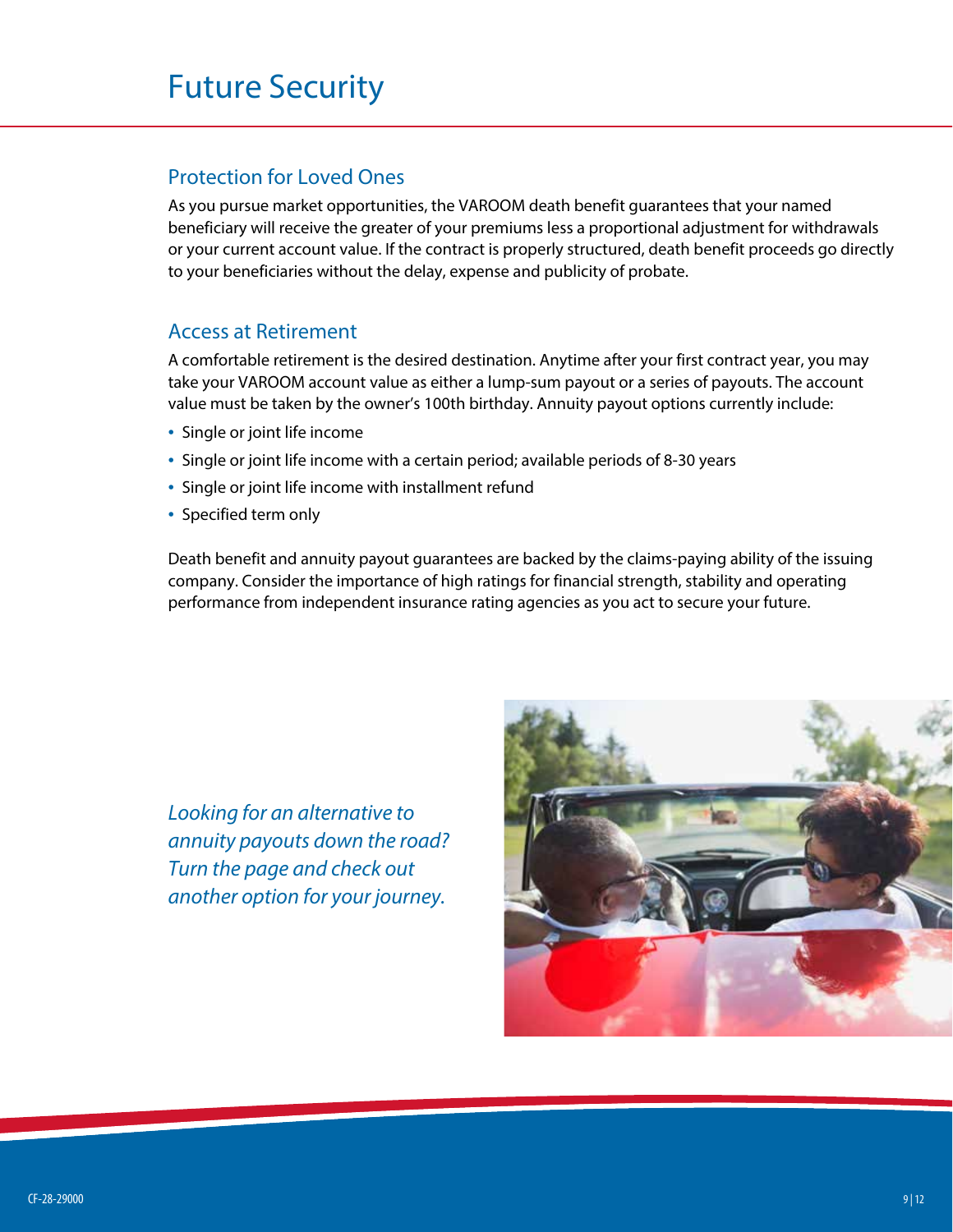## Guaranteed Lifetime Withdrawal Benefit

The Guaranteed Lifetime Withdrawal Benefit is an optional benefit available at issue for an additional charge, provided you (and your covered spouse, if any) are age 45-80 on the contract date. It can provide guaranteed income for life while still allowing you to maintain a measure of control over the assets in VAROOM. If withdrawals are limited to the benefit's guaranteed amount, that income is protected from market losses. The annual charge is 0.65% with the basic allocation strategy or 0.85% with the self-style allocation strategy (up to 1.50% maximum). The guaranteed withdrawal amount for the spousal benefit (for both spouses) is 90% of that for the individual benefit.

As you consider the benefit, limitations to bear in mind include:

- Only one allocation strategy is permitted and the one you elect remains in effect for as long as you own the benefit
- Benefit withdrawals can begin January 1 following the 60th birthday of the youngest covered person
- Nonguaranteed withdrawals (taken before the eligibility date or for more than the eligible amount) reduce the value of the benefit and may even cause it to terminate.



*VAROOM can add income confidence to your retirement journey.*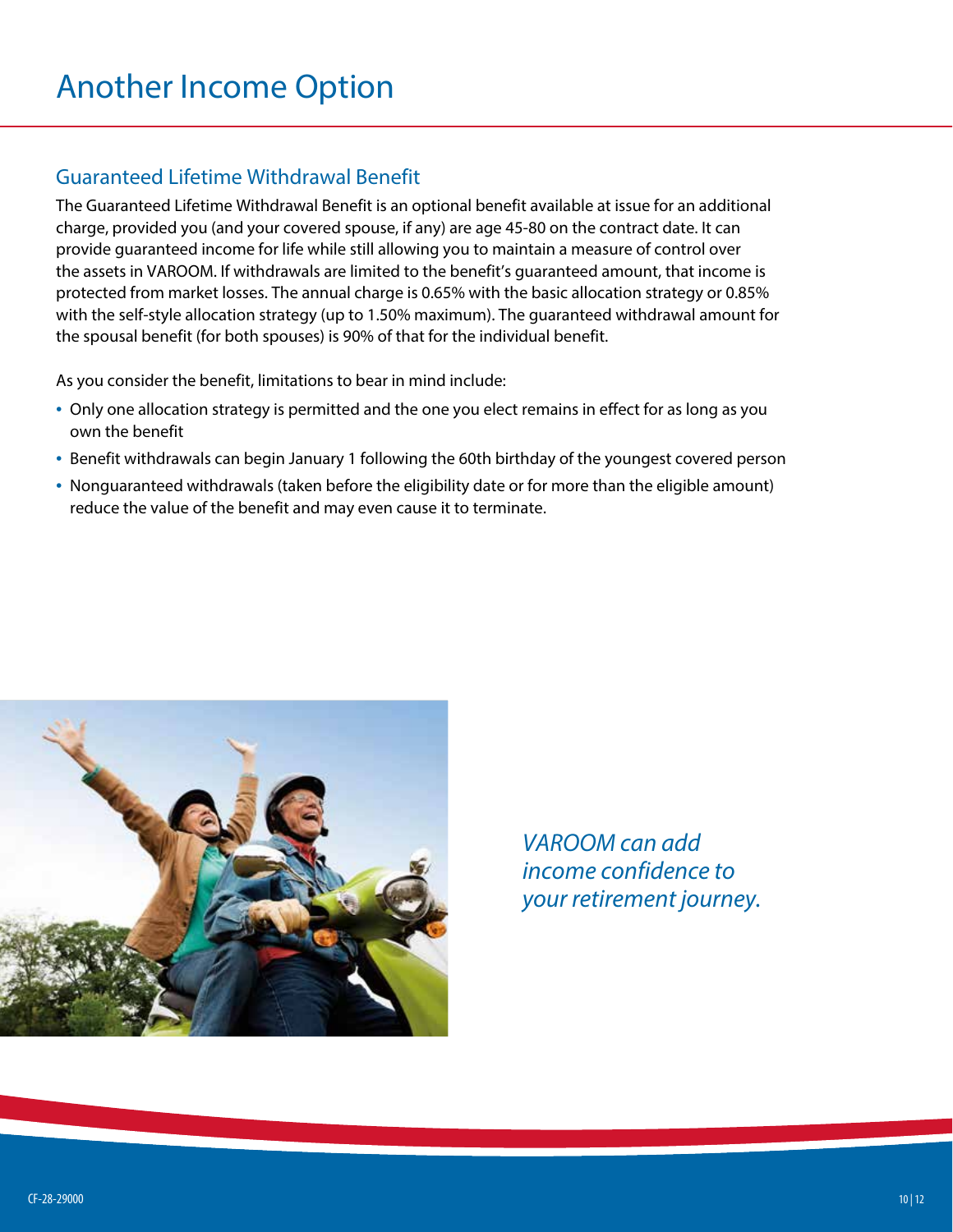### Confidence Down the Road

A VAROOM contract and GLWB income may last for decades. Confidence comes from knowing that contractual promises will be fulfilled for that time. Benefit guarantees are backed by the claims-paying ability of Integrity or National Integrity. Consider the importance of high ratings for financial strength, stability and operating performance from independent rating agencies when planning for future financial security.